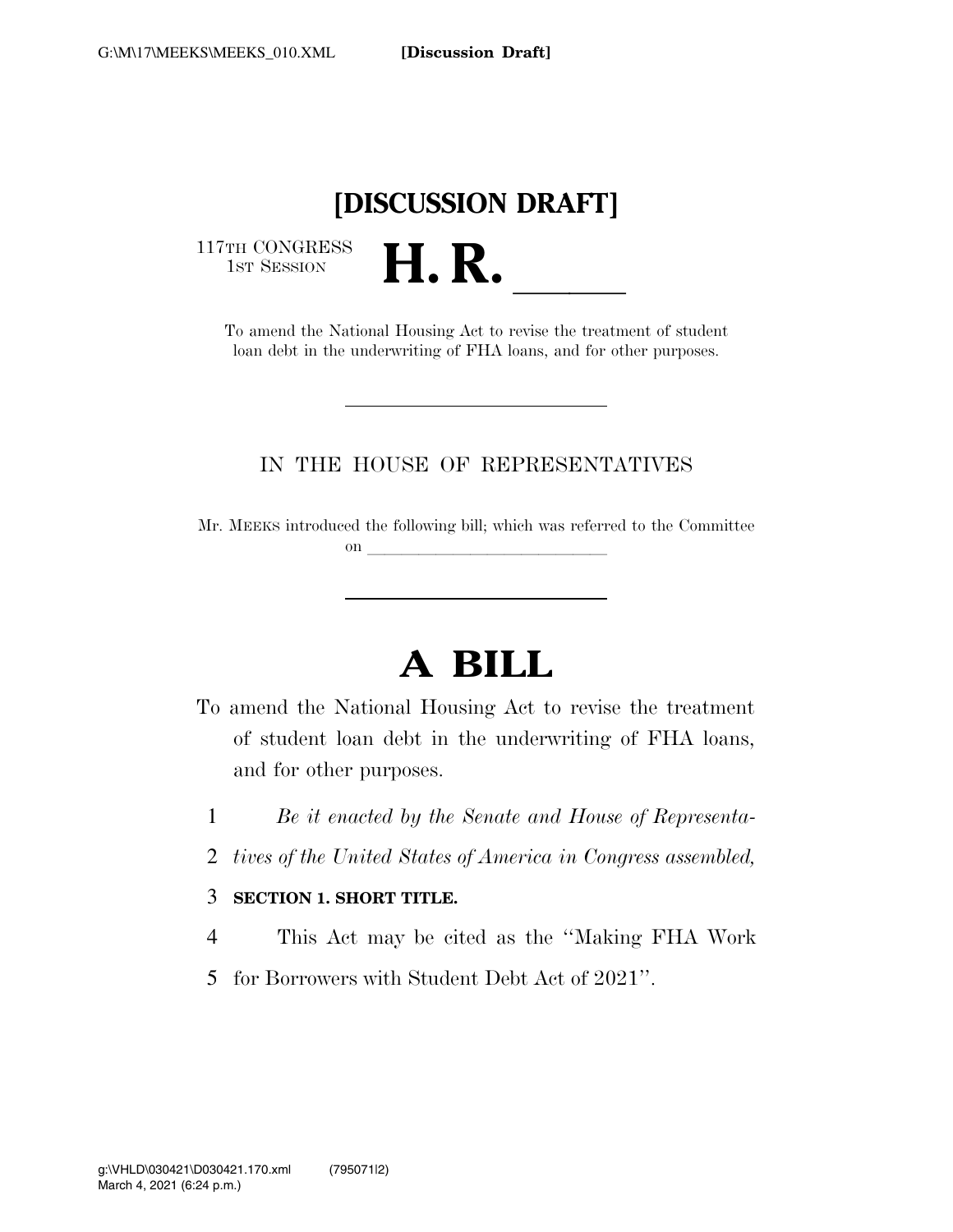#### $\mathfrak{D}$

### **SEC. 2. TREATMENT OF STUDENT LOAN DEBT BEING RE-PAID.**

 Section 203 of the National Housing Act (12 U.S.C. 1709) is amended by inserting after subsection (r) the fol-lowing new subsection:

 ''(s) TREATMENT OF STUDENT LOAN DEBT BEING REPAID.—

8 "(1) IN GENERAL.—In determining eligibility of single-family mortgages, and mortgagors under such mortgages, for insurance under this title, for pur- poses of any calculation of the amount of liabilities of a mortgagor, or comparison of the amount of such liabilities to the income of the mortgagor, the Secretary shall consider any covered educational li- ability to be in the same monthly amount as the amount that the mortgagor is actually required to pay on a monthly basis in connection with such li-ability.

19 "(2) COVERED EDUCATIONAL LIABILITY.—For purposes of this subsection, the term 'covered edu-cational liability' means a liability that—

22  $\langle (A)$  is a student loan incurred for edu-cational purposes;

24  $\text{``(B)}$  is required to be repaid through pay- ments made on a regular basis and is not in a deferral status; and